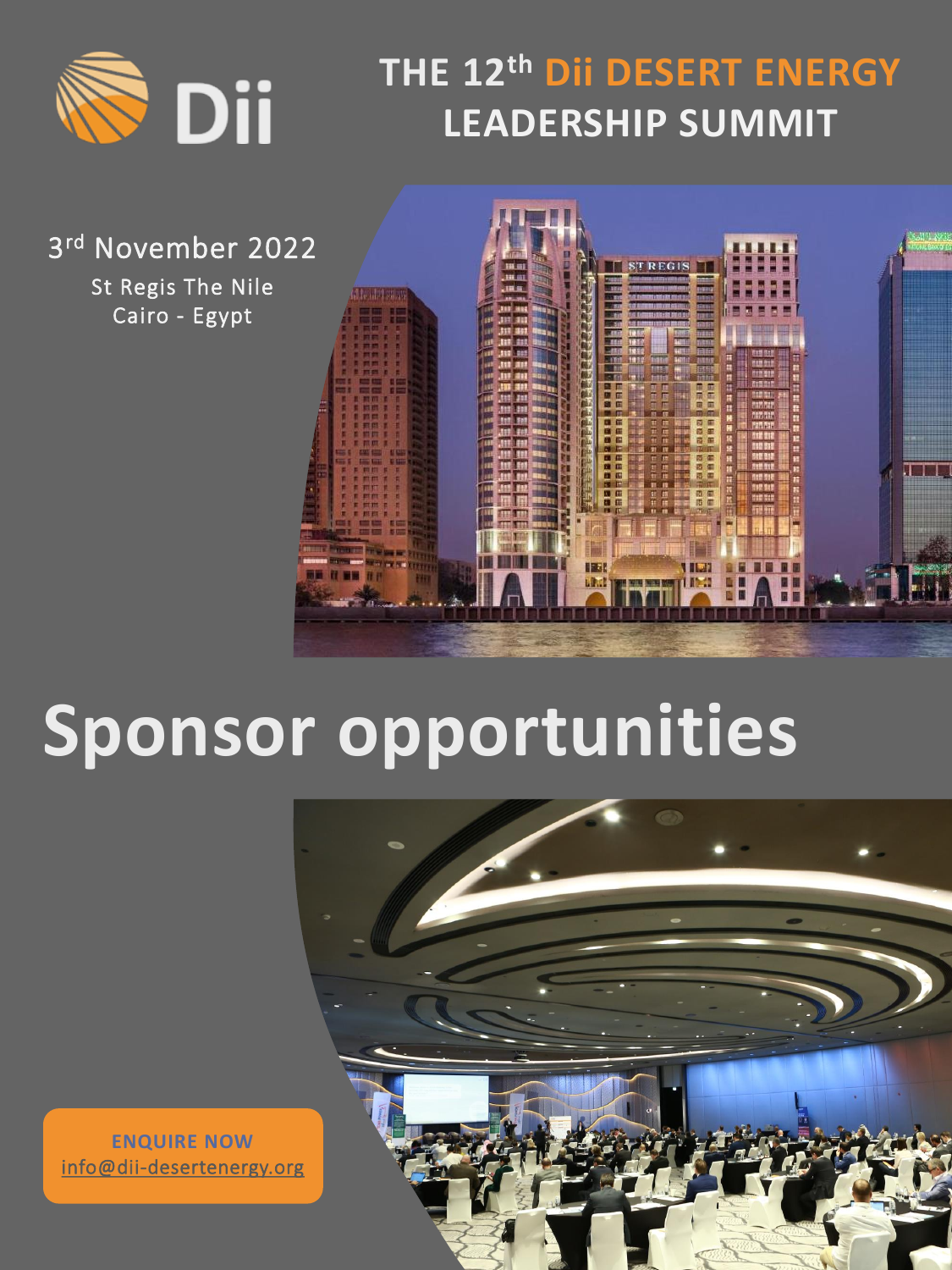#### **Dii Desert Energy Leadership Summit**

- The 12<sup>th</sup> edition of flagship event of Dii Desert Energy is coming back to Cairo to discuss Ñ. progress of Dii's work and key topics to accelerate the energy transition in MENA and beyond
- I. It is a unique, invitation-only even for the top leaders and decision makers in the MENA and international renewable sector





#### **Egypt's Leadership for Green Energy**

- Egypt already hosted the  $2<sup>nd</sup>$  Dii Desert Energy Leadership Summit in **2011** with over 400 guests
- Back in Cairo to honor Egypt's Ñ. **leading role in the energy transition** and future trading hub for green electrons and molecules
- Prominent dignitaries ahead of **COP 27**
- Ñ Ministers, CEOs, EU-MENA **highlevel leaders** pioneering for the energy transition in region
- Support of key local partners: thyssenkrupp, Lekela, Siemens Energy, ACWA Power, AMEA Power, EBRD, IFC and Al Gihaz among others

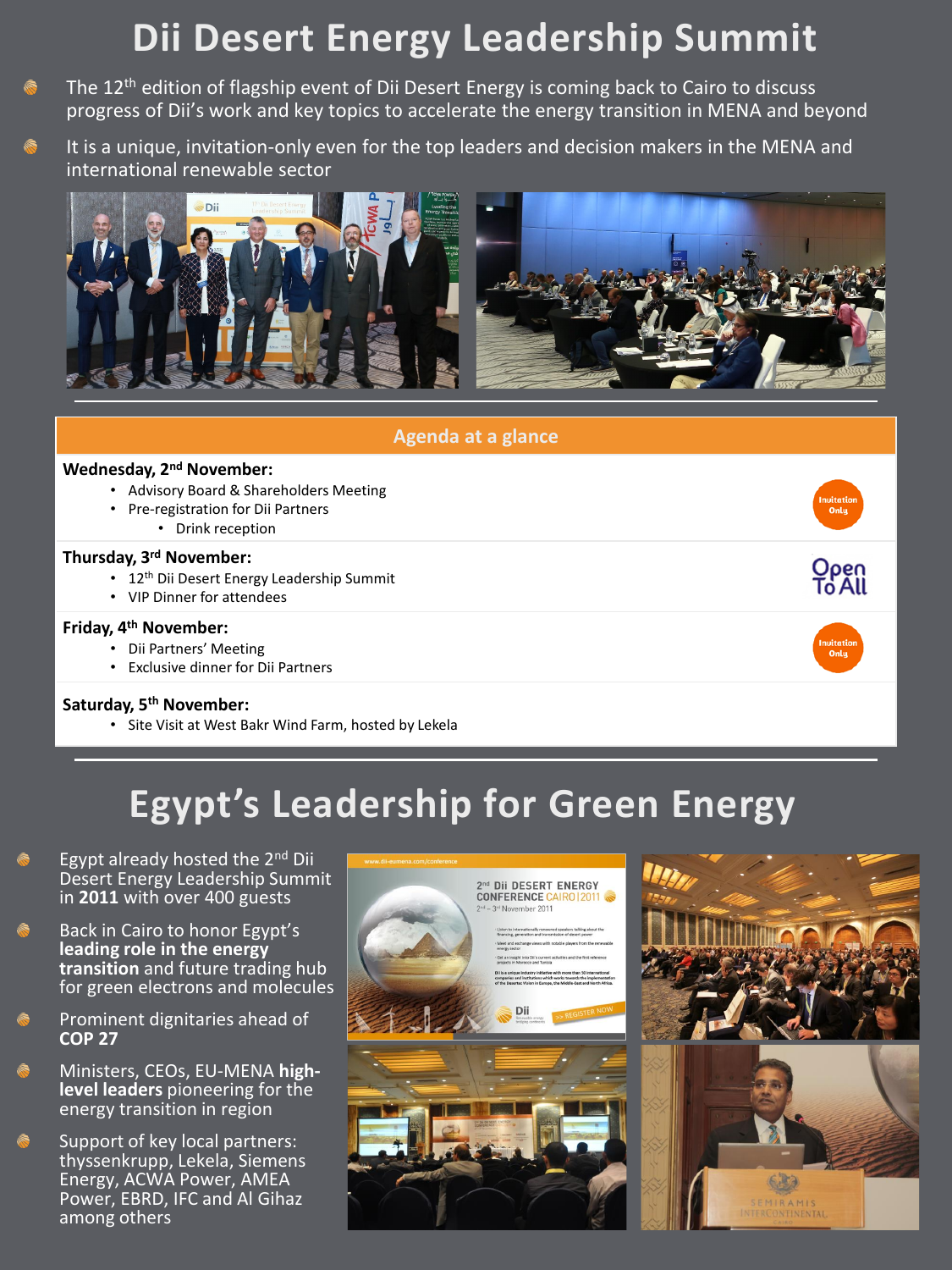

## **Sponsorship packages**

|                                                                                                                                                                 | <b>Country Host</b> | <b>Platinum</b>                          | <b>Gold</b>    | <b>Silver</b>  |
|-----------------------------------------------------------------------------------------------------------------------------------------------------------------|---------------------|------------------------------------------|----------------|----------------|
| Availability                                                                                                                                                    | $\mathbf{1}$        | 2 <sup>1</sup>                           | 2 <sup>1</sup> | 6              |
| Price                                                                                                                                                           | 33,000 EUR          | 25,000 EUR                               | 17,500 EUR     | 8,500 EUR      |
| <b>Branding</b>                                                                                                                                                 | <b>Country Host</b> | <b>Platinum</b>                          | <b>Gold</b>    | <b>Silver</b>  |
| <b>Pre-event</b>                                                                                                                                                |                     |                                          |                |                |
| Company recognized as 'Country Host' in all event's marketing materials as top<br>sponsorship category                                                          | $\checkmark$        |                                          |                |                |
| Dedicated invitation email on behalf of Sponsor                                                                                                                 | Dii Database        | Pre-Registered<br><b>Event Attendees</b> |                |                |
| Dedicated Social Media Post promoting session                                                                                                                   | $\checkmark$        | $\checkmark$                             | $\checkmark$   | $\checkmark$   |
| Co-branded HTML e-mails or social media entries                                                                                                                 | $\overline{2}$      | 2 <sup>2</sup>                           | $\mathbf{1}$   |                |
| Brand visibility within all relevant Dii Promotional advertising and html email<br>marketing (Pre and Post event): Newsletters, dedicated email, press releases | $\checkmark$        | $\checkmark$                             | $\checkmark$   |                |
| Logo, link and sponsor description on event website                                                                                                             | $\checkmark$        | $\checkmark$                             | $\checkmark$   | $\checkmark$   |
| Enhanced sponsor listings page on the Dii Summit website                                                                                                        | $\checkmark$        | $\checkmark$                             | $\checkmark$   |                |
| Enhanced speaker profile on the Dii Summit 2022 website                                                                                                         | $\checkmark$        | $\checkmark$                             | $\checkmark$   |                |
| Marketing asset (banner with sponsor logos) hosted on the Dii Summit 2022 website                                                                               | $\checkmark$        | $\checkmark$                             | $\checkmark$   | $\checkmark$   |
| Company highlighted in dedicated press release before and after the event                                                                                       | $\checkmark$        | $\checkmark$                             | $\checkmark$   |                |
| At the event                                                                                                                                                    | <b>Country Host</b> | <b>Platinum</b>                          | <b>Gold</b>    | <b>Silver</b>  |
| Brand promotion in Conference Room / Stage Sets                                                                                                                 | $\checkmark$        | $\checkmark$                             | $\checkmark$   | $\checkmark$   |
| Extensive branding (logo presence) across event signage                                                                                                         | $\checkmark$        | $\checkmark$                             | $\checkmark$   | $\checkmark$   |
| Inclusion of Sponsored items in Delegate bags (if applicable)                                                                                                   | $\checkmark$        | ✓                                        | $\checkmark$   | $\checkmark$   |
| Provide audience with your company takeways (provided by sponsor)                                                                                               | ✓                   | ✓                                        | ✓              | $\checkmark$   |
| Display your marketing materials at the event as seat drop and roll up in the<br>conference (provided by sponsor)                                               | $\checkmark$        | $\checkmark$                             | $\checkmark$   |                |
| Special reference by the host/moderator that your company is sponsoring the event                                                                               | $\checkmark$        | $\checkmark$                             | $\checkmark$   | $\checkmark$   |
| <b>Thought leadership</b>                                                                                                                                       | <b>Country Host</b> | <b>Platinum</b>                          | <b>Gold</b>    | <b>Silver</b>  |
| <b>Keynote Solo Speaking Slot</b>                                                                                                                               | $\checkmark$        |                                          |                |                |
| Keynote Address Speaking Slot                                                                                                                                   |                     | $\checkmark$                             |                |                |
| Panel Speaking Slot                                                                                                                                             |                     |                                          | $\checkmark$   | $\checkmark$   |
| Moderator role: Interactive Roundtable                                                                                                                          | $\checkmark$        | $\checkmark$                             | $\checkmark$   | $\checkmark$   |
| <b>Exhibition/Networking</b>                                                                                                                                    | <b>Country Host</b> | <b>Platinum</b>                          | <b>Gold</b>    | <b>Silver</b>  |
| <b>Exhibition Stand</b>                                                                                                                                         | Table top           | Table top                                | Table top      | Table top      |
| Delegate Passes                                                                                                                                                 | 12                  | 10                                       | 5              | $\overline{4}$ |
| Discount on additional conference ticket (discount on online ticket price)                                                                                      | 50%                 | 50%                                      | 50%            | 20%            |
| Exhibitor Listing on event website                                                                                                                              | $\checkmark$        | $\checkmark$                             | $\checkmark$   | $\checkmark$   |